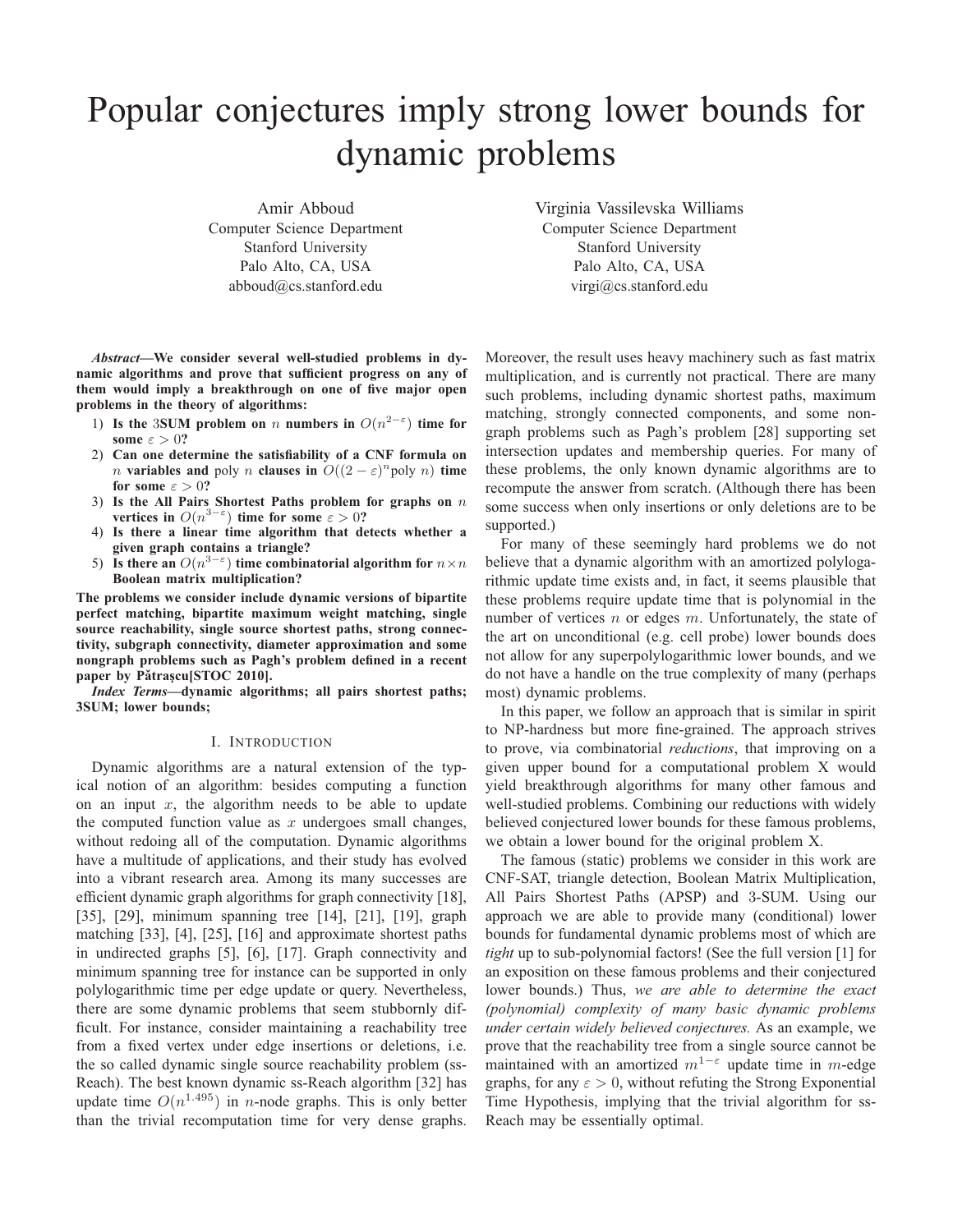Our reductions start from a famous static problem (e.g. CNF-SAT) and generate an instance of a potentially very *different* dynamic problem (e.g. ss-Reach), along with a sequence of updates and queries. Note that it is typically easy to show that if a static problem requires  $\Omega(m^c)$  time to solve, then an appropriate dynamic version of the *same* problem would require  $\Omega(m^{c-1})$  time per update, by simply "creating" the instance. Such a simple approach, however, cannot obtain interesting lower bounds for basic problems like ss-Reach or strong connectivity, since the static case can be solved in linear time. More similar to our work are the reductions of Roditty and Zwick [31] from APSP to partially dynamic single source shortest paths (SSSP) in which the dynamic instance is nontrivially modified. Here we go much further by relating a variety of very different problems to provide a long list of lower bounds.

In some sense, most similar to our results are the surprising reductions of Pătrașcu [28] from 3-SUM on  $n$  numbers, a problem that is assumed to require  $n^{2-o(1)}$  time. Assuming the hardness of 3-SUM, Pǎtrascu is able to show that several dynamic problems (on input size  $m$ ), such as transitive closure, require  $\Omega(m^c)$  time updates for some small  $c > 0$ . Yet, as we explain below, following Pătrașcu's line of attack one cannot hope to obtain *tight* lower bounds for the problems he considers. In fact, in order to obtain a lower bound bound of  $\Omega(m^c)$  for  $c > 1/3$  different ideas seem to be required. Meanwhile, we give tight bounds for many problems.

Pătrașcu's reductions proceed as follows. He first reduces 3-SUM on *n* numbers to the problem of reporting  $m =$  $O(n^{1.5})$  triangles in a graph with  $O(m)$  edges. Subsequently, he presents a simple reduction from the triangle reporting problem to an intermediate problem called the multiphase problem that can then be reduced to several dynamic problems. The obtained lower bound for the dynamic problems depends on the size of the required instance and the number of required updates and queries in these reductions. We extend this approach for many dynamic problems such as bipartite matching in the full version [1] of the paper and optimize the lower bounds from 3-SUM following Pătrașcu's approach. These lower bounds are unfortunately still not tight.

The loss in the approach comes from the fact that in the reductions, in order to get a subquadratic algorithm for 3- SUM, the dynamic problems are required to find  $m$  triangles in  $O(m^{4/3-\epsilon})$  time. However, the state-of-the-art algorithms even for finding a *single* triangle run in  $O(m^{1.41})$  time [2]. Moreover, Pătrașcu's reduction from reporting triangles to the dynamic problems essentially reduces triangle reporting to triangle finding (in a special instance). This reduction, just as all known reductions from triangle reporting to detection, is lossy, and the final conditional lower bounds on the dynamic problems incur this loss. In a sense, the true barrier for the hardness of dynamic problems such as the ones Pătrascu considers is triangle detection. We explore this barrier later in the paper and are able to tighten and extend the lower bounds.

*The main contribution of this work is that we identify different barriers for different dynamic problems and find*

# *different famous hard problems that allow us to better explain these barriers.*

*a) SETH:* Our first set of results is based on the observation that the hardness of improving on the trivial runtime of many basic dynamic problems can be "blamed" on the hardness of devising algorithms for CNF-SAT that are exponentially faster than the brute force  $2<sup>n</sup>$  solution.

Despite hundreds of papers on faster exponential algorithms for NP-Hard problems in recent years (see the survey by Woeginger for an exposition [42]), and despite the remarkable effort put into obtaining faster satisfiability algorithms, the best upper bounds for CNF-SAT on  $n$  variables and  $m$ clauses remain of the form  $2^{n-o(n)}$ poly  $(m)$  (e.g. [20], [27], [34]). The Strong Exponential Time Hypothesis (SETH) of Impagliazzo, Paturi and Zane, which has received a lot of attention recently, states that better algorithms do not exist. (See the full version [1] for more background on SETH).

**Conjecture 1** (SETH). *For every*  $\varepsilon > 0$ *, there exists a k, such that SAT on* k*-CNF formulas on* n *variables cannot be solved in*  $O^*(2^{(1-\varepsilon)n})$  *time.* 

Our reductions from CNF-SAT can be classified into two kinds. In the first kind, given a CNF formula on  $n$  variables we construct a sparse graph on  $N = 2^{n/2}$ poly  $(n)$  nodes and edges on which  $O(N)$  updates and queries of certain dynamic problems, such as the problem of computing the number of nodes reachable from a single source (#SSR), would allow us to conclude whether the formula is satisfiable. Therefore, any dynamic algorithm for these problems with truly *sub-linear amortized* update and query times, i.e.  $O(n^{1-\epsilon})$  for some  $\varepsilon >$ 0, would refute SETH.

Intuitively speaking, *any problem that allows us to check whether a certain node* s ∈ V *can reach every node in a certain set*  $T \subseteq V$  *will have a lower bound from SETH.* 

For  $#SSR$  in sparse *n*-node graphs, the lower bound of  $\Omega(n^{1-\epsilon})$  for all  $\varepsilon > 0$  from above is tight up to  $n^{o(1)}$  factors, since the trivial algorithm that computes the answer from scratch after every update runs in  $O(n)$  time per update (the graph is sparse). We obtain similar *tight* linear lower bounds for other problems such as variants of maintaining the strongly connected components of a directed graph (SC2 and MaxSCC) and the connectivity problem in undirected graphs with node updates (ConnSub) studied by Chan et al. [7], [8]. (See Table I for definitions and the full version for background on the problems.)

Quite surprisingly, seemingly similar versions of these problems can be solved with *polylogarithmic* time updates, e.g. #SSR in undirected graphs or ConnSub with edge updates instead of node updates. Meanwhile, we prove that any "truly" faster than trivial algorithm for the above versions implies a breakthrough algorithm for CNF-SAT. Using an additional idea we show that SETH implies that even after an arbitrary *polynomial preprocessing* time  $(O(n^c))$  for any constant c), one cannot maintain the updates and answer the queries in amortized sub-linear time.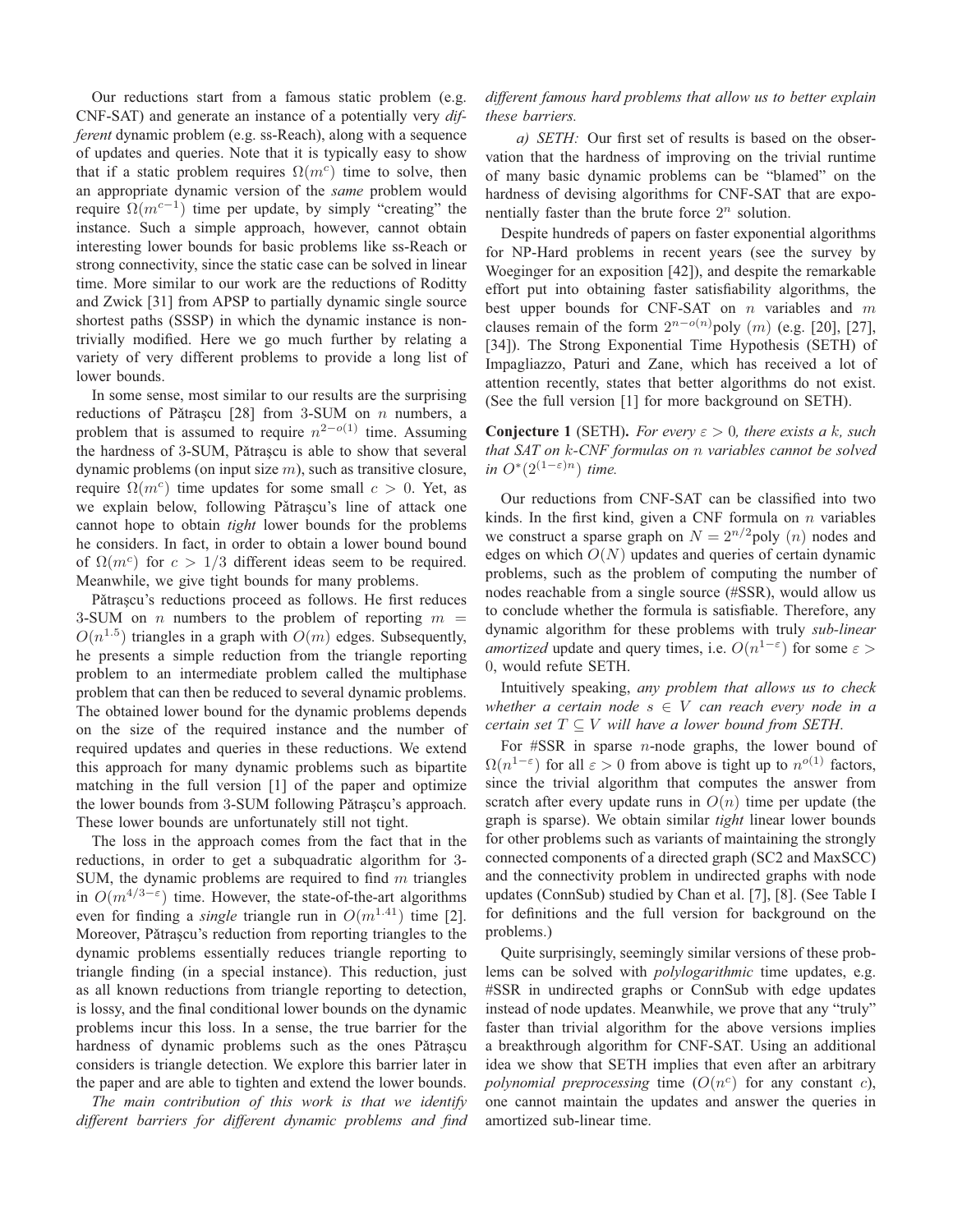**Theorem I.1** (informal)**.** *SETH implies that #SSR, SC2, MaxSCC and ConnSub cannot be solved with*  $O(m^{1-\epsilon})$  *amortized update and query times on sparse graphs, for any*  $\varepsilon > 0$ *, even after an arbitrarily long polynomial time preprocessing.*

Interestingly, although our lower bound is tight when the graph is sparse, using an approach by Sankowski [32] we can solve #SSR with an  $O(n^{1.575})$  update time using matrix multiplication. This is sub-linear in the number of edges when the graph is dense. We are not able to get a higher than  $n^{1-o(1)}$ lower bound from SETH when the graph is dense. However, we will later show how a different conjecture allows us to get a better lower bound, also suggesting that matrix multiplication may be necessary to obtain improvements.

In the second kind of reductions from CNF-SAT, different ideas and different dynamic problems allow us to implement a similar construction where the number  $N$  of nodes, edges, queries and updates is only  $2^{n/3}$ poly  $(n)$ , thus implying a much higher, *quadratic*, lower bound on the amortized update and query times.

An example of a problem for which this kind of reduction applies is maintaining a  $(4/3 - \varepsilon)$ -approximation of the graph diameter (4/3-Diam), for any  $\varepsilon > 0$ . The  $n^{2-o(1)}$  update lower bound (under SETH) that we obtain for 4/3-Diam in sparse graphs is quite striking: In the dynamic setting,  $\tilde{O}(n^2)$ time per update [13] is sufficient to maintain even *all pairs* of distances in *dense* graphs, whereas our  $n^{2-o(1)}$  lower bound is for maintaining a single distance in a *sparse* graph. In the static setting, one can solve even APSP in sparse graphs in  $\tilde{O}(n^2)$  time, implying that the trivial dynamic algorithm that computes the exact diameter from scratch after every update is essentially optimal. Another basic dynamic problem with such a high  $n^{2-o(1)}$  lower bound is ST-Reach in which we ask whether every node in the subset  $S \subseteq V$  can reach every node in the subset  $T \subseteq V$ .

**Theorem I.2** (informal)**.** *SETH implies that* 4/3*-Diam and* ST*-Reach cannot be solved with* <sup>O</sup>(m2−ε) *amortized update and query times, for any* ε > 0*, even after an arbitrarily long polynomial time preprocessing.*

*b) Triangle Detection:* Our second set of results is based on the observation that the hardness in solving many basic dynamic graph problems can be explained by the hardness of solving triangle detection. An example of such a problem is dynamic reachability between a single source-sink pair  $(s, t$ -Reach). Given an  $n$  node and  $m$  edge graph, the fastest algorithms for determining whether the graph contains a triangle run in time  $O(\min\{n^{\omega}, m^{2\omega/(\omega+1)}\})$  [23], [2] where  $\omega$  < 2.373 is the matrix multiplication exponent [36], [15], [10], [11].

The known truly subcubic algorithms for matrix multiplication are largely impractical, and a lot of research has gone into obtaining a "combinatorial" algorithm for the problem: a simple, practical algorithm that does not suffer from the overhead of the current theoretically fast approaches. The fastest combinatorial algorithms for triangle detection, however, are far from fast: they run in  $O(m^{3/2})$  [23] and  $O(n^3/\log^{2.25} n)$  [3] time.

Below we introduce the "Strong Triangle conjecture", that essentially says that the current bounds for Triangle detection cannot be beaten. This conjecture allows us to get high lower bounds for several dynamic problems. The lower bounds are *tight* when restricted to combinatorial algorithms.

**Conjecture 2** (Strong Triangle)**.** *In the Word RAM model with words of* <sup>O</sup>(log <sup>n</sup>) *bits, any algorithm requires*  $\min\{n^{\omega-o(1)}, m^{2\omega/(\omega+1)-o(1)}\}$  *time in expectation to detect whether an* n *node* m *edge graph contains a triangle. Moreover, any combinatorial algorithm requires* m<sup>3</sup>/2−o(1) *time.*

In the full version of the paper [1] we explain how the combinatorial part of the Strong Triangle conjecture is implied by a now standard conjecture that combinatorial algorithms for Boolean Matrix Multiplication (BMM) must take essentially cubic time. Thus, we can obtain tight lower bounds for many dynamic problems, also based on the hardness of BMM, suggesting that the use of fast matrix multiplication is necessary to obtain nontrivial algorithms.

Notice that if  $\omega = 2$ , then the best algorithm for triangle detection in m-edge graphs would run in  $O(m^{4/3})$  time which is still far from linear. One of the weakest (and hence most likely to be true) conjectures in our paper is that Triangle detection does not admit linear time algorithms. We state a flexible version of this conjecture below, for any  $\delta > 0$ .

**Conjecture 3** (δ-Triangle)**.** *In the Word RAM model with words of*  $O(\log n)$  *bits, any algorithm requires*  $m^{1+\delta-o(1)}$  *time in expectation to detect whether an* m *edge graph contains a triangle.*

Our results based on the Strong Triangle conjecture are consequences of our results from the above conjecture. In particular, for sparse graphs, one can directly apply the results from the δ-Triangle conjecture with  $\delta = (\omega - 1)/(\omega + 1)$ .

Under the  $\delta$ -Triangle conjecture (for any  $\delta > 0$ ), we obtain  $\Omega(m^{2\delta - o(1)})$  update lower bounds for many dynamic problems. If  $\omega = 2$  and  $\delta = 1/3$  (as in the Strong Triangle conjecture), our lower bounds would be  $m^{2/3-o(1)}$ . These bounds are significantly higher than the ones we can obtain from 3-SUM following Pǎtrascu's approach (that at best achieve  $\Omega(m^{1/3})$ ). Moreover, the δ-Triangle conjecture may be a more plausible assumption than the 3-SUM Conjecture (see the full version for a discussion).

Our reductions proceed as follows. We first show how using  $O(n)$  updates and queries to s, t-Reach in a dynamic graph on  $O(m)$  edges and  $O(n)$  nodes one can detect whether an n node  $m$  edge graph contains a triangle. Then we show how s, t-Reach can be replaced by several other dynamic problems such as strong connectivity and bipartite matching. Finally, we add a high-degree-low-degree step to get a more efficient reduction when the graph is sparse. The intuitive moral of our reductions is that s, t*-Reach is possibly the simplest dynamic problem that can solve Triangle detection*, and any problem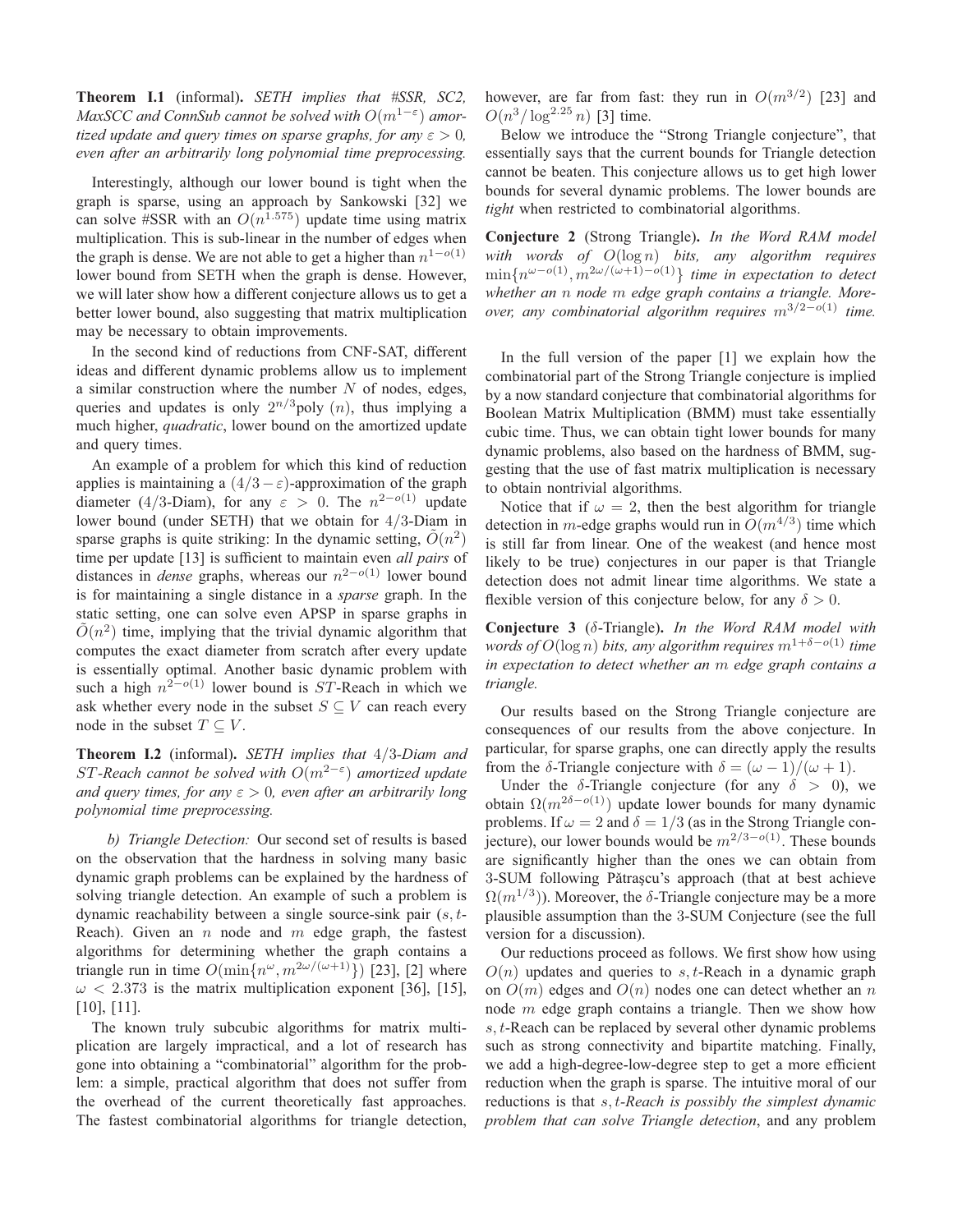that can capture it would suffer from similar limitations.

Below is an informal statement of some of our results.

**Theorem I.3** (informal). Let  $\gamma = (\omega - 1)/(\omega + 1) \in$ [ $1/3, 0.408$ ] *and let*  $\varepsilon > 0$  *be any constant. The Strong Triangle conjecture implies that dynamic* s, t*-Reach, strong connectivity and bipartite matching cannot be solved with*  $O(m^{2\gamma-\epsilon})$  *update and query times even after*  $O(m^{1+\gamma-\epsilon})$ *preprocessing time, nor, if the algorithm is combinatorial, with*  $O(m^{1-\epsilon})$  *update and query time, even after*  $O(m^{3/2-\epsilon})$  *time preprocessing.*

Theorem I.3 shows that *any* non-trivial combinatorial algorithm for these dynamic problems would imply a surprising breakthrough for Triangle detection and hence also for Boolean matrix multiplication. Interestingly, for some of the above problems, fast matrix multiplication has been used to obtain faster update times for dense graphs, e.g.  $O(n^{1.495})$  for bipartite matching [33]. Our results imply that update times faster than  $O(n^{\omega-1}) = O(n^{1.373})$  for such problems would be difficult to obtain. Closing this gap between  $n^{1.373}$  and  $n^{1.495}$ is a very interesting open question.

*c) APSP:* Next we consider edge weighted graph problems and we show that the current upper bounds for dynamic maximum weight matching and  $s, t$ -shortest path  $(st$ -SP) are optimal, *even on partially dynamic graphs*, unless an unexpected truly subcubic algorithm for APSP exists.

Classical algorithms such as Dijkstra's or Floyd-Warshall's provide  $O(n^3)$  running times for APSP in *n*-node graphs. Many  $n^{o(1)}$  improvements over this cubic runtime were found, the current best is the recent  $\frac{n^3}{2^{\Omega(\sqrt{(\log n)}})}$  by Williams [40]. Nevertheless, no truly subcubic time algorithm for APSP is known, and is conjectured to be impossible in many papers, e.g. [31], [41].

**Conjecture 1** (APSP)**.** *There is a constant* c*, such that in the Word RAM model with words of* <sup>O</sup>(log <sup>n</sup>) *bits, any algorithm requires* n3−o(1) *time in expectation to compute the distances between every pair of vertices in an* n *node graph with edge weights in*  $\{1, \ldots, n^c\}$ *.* 

Roditty and Zwick [31] show how to reduce APSP to  $O(n)$ updates and  $O(n^2)$  queries of partially dynamic SSSP to obtain a tight lower bound for this problem, assuming the APSP conjecture above. We present a more efficient reduction to an even easier problem, reducing APSP to  $O(n)$  updates and queries of partially dynamic st-SP, perhaps identifying the simplest dynamic problem that can efficiently solve APSP. This simplification allows us to conclude a similar tight lower bound for partially dynamic maximum weight matching in bipartite graphs (BWMatch), via a folklore reduction from st-SP to BWMatch.

**Theorem I.4** (informal)**.** *The APSP conjecture implies that* st*-SP and BWMatch cannot be solved with amortized*  $O(n^{2-\epsilon})$ *update and query times in decremental or incremental graphs.*

Theorem I.4 is quite surprising since the shortest  $s, t$ path can be computed from scratch in  $\tilde{O}(n^2)$  time and yet we show that (under the above conjecture) quadratic time cannot be avoided over a sequence of only edge deletions (or only insertions) even in an amortized sense! For comparison, observe that incremental single source reachability can be solved with  $O(1)$  amortized update and query time. Similarly, dynamic BWMatch can be easily solved with  $O(n^2)$  worst case update time by checking for augmenting paths after every update, and unexpectedly, we show that this is optimal even for amortized, partially dynamic algorithms.

*d) More results:* The majority of our results appear in Table II, and the problems we study are defined in Table I. Our results apply for many well-studied problems beyond the ones we have mentioned so far. Notably, our reductions also apply to non-graph problems. An interesting example is the problem we call  $\emptyset$ -PP (a variant of which appeared in [28] as Pagh's problem). In this problem, one is to maintain a collection of k subsets  $X_1, \ldots, X_k$  over a universe of size n, where the updates are, given two indices  $i, j$ , add the subset  $X_{ij} = X_i \cap X_j$  to the collection. A query points to a subset in the current collection and asks whether it is empty. The motivation for this problem comes from conjunctive queries in databases and information retrieval [9], [37], [26]. For instance, each set  $X_i$  might correspond to the set of documents containing a word  $W_i$  and one might be interested in finding documents containing multiple words of interest. We prove that SETH implies that even when the number of subsets  $k = O(\log n)$  is quite small and when we are allowed to preprocess the initial collection in arbitrarily long polynomial time, it is impossible to support the updates in amortized  $O(n^{1-\epsilon})$  time, for any  $\epsilon > 0$ . Notice that the trivial update time is  $O(n)$ .

More careful reductions allow us to also prove statements about maintaining an approximate matching dynamically. In particular, we show that a certain natural approach is unlikely to yield very efficient updates for c-approximate dynamic matching for a fixed constant c. For details, see the full version.

*e) Meaning of the results:* One way to look at our results is that we prove conditional lower bounds for dynamic problems. There is another way to look at them however: our results present new approaches to attacking famous open problems. Perhaps a new technique in dynamic algorithms may be the key to truly subcubic APSP, or to breaking SETH.

Due to the nature of our techniques, all of our reductions imply results not only for fully dynamic algorithms, but also for *partially dynamic* ones. In particular, most of the lower bounds in Table II also hold when only insertions or only deletions are to be performed, and when the update and query times are *worst case*. Also due to the nature of our techniques, our results also hold for algorithms that have *lookahead* access, i.e. they know the updates and queries in advance. This is interesting since many dynamic problems have more efficient algorithms in the presence of lookahead. In our reductions, the number of updates and queries we make to the dynamic algorithm is roughly linear (or quadratic) in the input size, and therefore the lower bounds hold even when amortizing over a sequence of that number of updates and queries.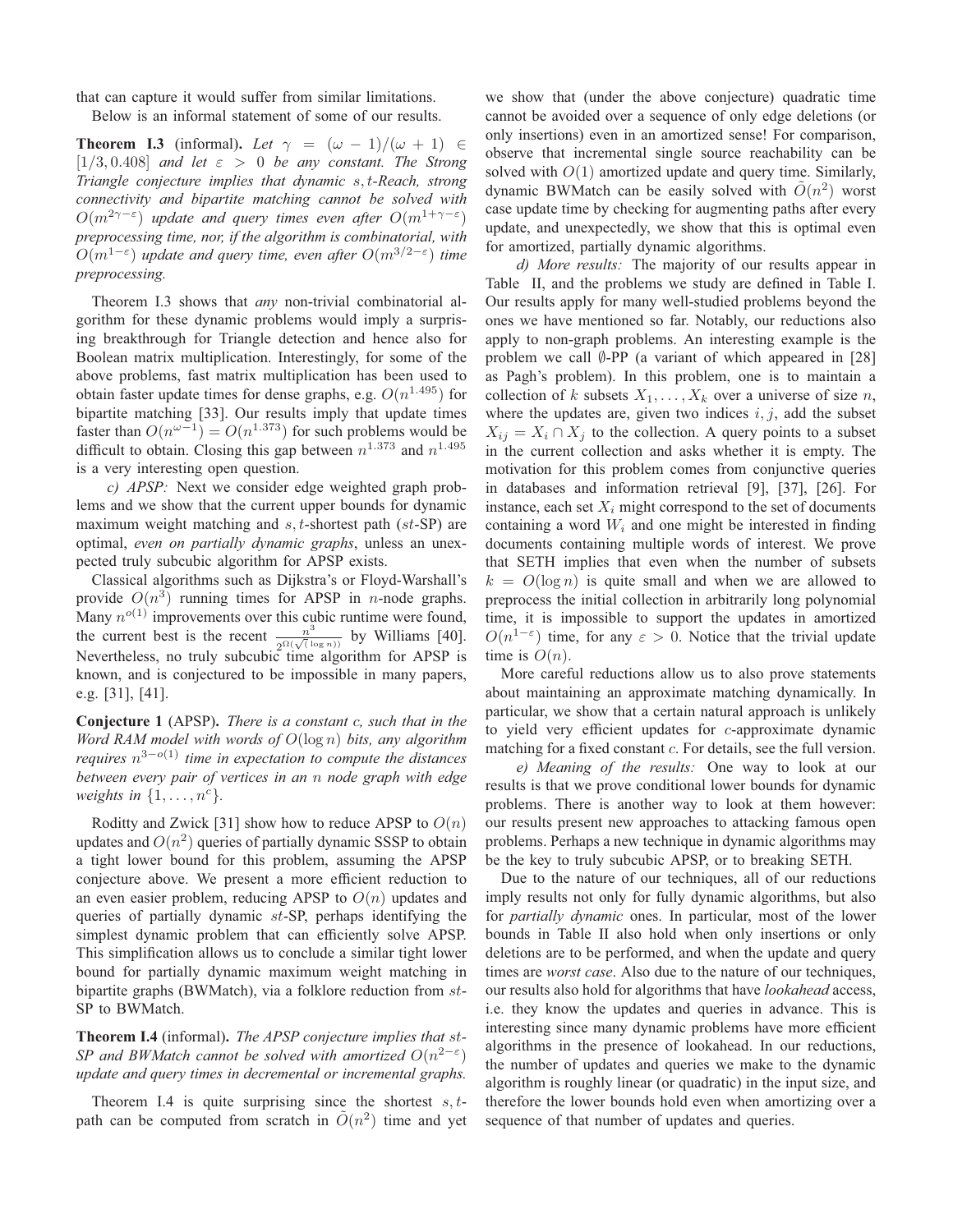*f) Rules of thumb:* We can conclude the following rules of thumb for future work on conditional lower bounds for dynamic problems. Let  $P$  be a dynamic problem.

- If  $P$  looks like graph reachability, attempt reducing from Triangle detection, BMM or 3-SUM.
- If P can detect a pair of nodes  $s, t$  such that t is not reachable from s, then attempt reducing from CNF-SAT.
- If  $P$  can maintain some shortest path, then attempt reducing from APSP.

#### II. SUMMARY OF TECHNIQUES

Detailed proofs are given in the full version of the paper. In the rest of this version, we summarize the main ideas in our reductions.

*g) Lower bounds based on the SETH:* By a careful use of the sparsification lemma of Impagliazzo, Paturi and Zane [22], one can show that, to refute SETH, it is enough to solve SAT on CNF formulas with *n* variables and  $O(n)$  clauses in  $O^*(2^{(1-\delta)n})$  time for  $\delta > 0$ . Given such a formula F, we construct graphs as follows.

To explain the first kind of reductions from CNF-SAT, let us focus on the reduction to dynamic #SSR. The other reductions require different ideas to implement but proceed along the same lines. We start by splitting the variables V into two sets U and  $V \setminus U$  of size  $n/2$  each. We create a set A on  $N = 2^{n/2}$  nodes, each corresponding to a partial assignment to the variables in  $U$ . We also create a set  $C$  on  $O(n)$  nodes, one corresponding to each clause, and an additional node s which will be our source. So far the reduction resembles most reductions from CNF-SAT to polynomial time solvable problems. The first such reduction was devised by Williams in his study of the orthogonal pairs and subset query problems [38], [39], [30].

Suppose now that we add a directed edge from a clause  $c \in C$  to each partial assignment  $a \in A$  if and only if a does not satisfy c. In our reduction, we will add and remove edges from the node s to the nodes in  $C$ , while the edges from part  $C$ to part  $A$  will remain unchanged. We will have  $N$  stages, one stage for each partial assignment b to the variables in  $V \setminus U$ . We start the stage by connecting the node s with edges to all the clauses  $c \in C$  such that the partial assignment b does not satisfy  $c$ . Then, the main observation is that  $b$  can be completed to a satisfying assignment to our formula  $F$  if and only if there is a node  $a \in A$  that s cannot reach. To see this, observe that s can reach a if and only if there is a clause  $c \in C$  that is not satisfied by neither a nor b. Therefore, the second part of our stage is a query asking about the number of nodes reachable from the source  $s$ . If  $k$  is the number of clauses not satisfied by our current b then the answer to the query will be less than  $k + 2^{n/2}$  if and only if b can be completed to a satisfying assignment. If the satisfiability of  $F$  was not confirmed by the query, we finish the stage by removing all the edges from s to C and move on to the next partial assignment.

The formula  $F$  is satisfiable if and only if at least one of the  $N$  stages confirms the satisfiability, which concludes the correctness of our reduction. Note that the graph we create has  $O(2^{n/2}) = O(N)$  nodes and  $m = O(n2^{n/2}) = O(N \log N)$ edges, while we do  $O(n2^{n/2}) = O(N \log N)$  updates and N queries. Hence any dynamic algorithm with  $O(N^{2-\epsilon})$ preprocessing time, and  $O(m^{1-\epsilon})$  update and query time would violate the SETH.

Now, suppose that we could achieve  $O(m^{1-\epsilon})$  update and query time after  $O(N^t)$  preprocessing for some big constant  $t$ . Then we could still contradict the SETH by modifying the t. Then we could still contradict the SETH by modifying the above construction. Instead of splitting the variables into two parts on  $n/2$  variables each, we split them into U of size  $\delta n$ and  $V \setminus U$  of size  $(1 - \delta)n$  for some constant  $\delta < 1/t$ . Then we apply exactly the same construction as above where A is the set of  $2^{\delta n}$  partial assignments to U, while the number of stages is the number of partial assignments to  $V \setminus U$  which is  $2^{(1-\delta)n}$ . The number of vertices and edges of the graph is now  $O(n2^{\delta n}) \leq O(2^{n(1-\gamma)/t})$  for some  $\gamma > 0$ . Hence the  $O(N^t)$ preprocessing time only takes  $O(2^{n(1-\gamma)})$  time. The number<br>of undates we do is  $O(n^{2(1-\delta)n})$  but since the graph is much of updates we do is  $O(n2^{(1-\delta)n})$  but since the graph is much smaller we get that  $O(m^{1-\epsilon})$  time updates and queries imply a runtime of

$$
2^{\delta n(1-\varepsilon)} \cdot 2^{(1-\delta)n} = 2^{n(1-\varepsilon\delta)}
$$

(excluding polynomial factors) for solving the SAT instance. Hence we again violate the SETH.

To explain the second kind of reduction from CNF-SAT, we focus on dynamic ST-Reach. The key observation is that dynamic ST-Reach allows us to efficiently check the existence of a *triple* of partial assignments that satisfy all our clauses, allowing us to split the variables V into three sets  $U_1, U_2, U_3$ and eventually get a higher lower bound.

Assume for simplicity of presentation that the variables are split evenly among the sets. For each of the  $N = 2^{n/3}$  partial assignments to the variables in  $U_1$  we create a node  $a$  in part  $S$  of our graph, and for each of the  $N$  partial assignments to the variables in  $U_2$  we create a node b in part T of our graph. We also add two sets of nodes  $C_1$  and  $C_2$  of size  $O(n)$ . For every clause c in our formula we add nodes  $c_1$  to  $C_1$  and  $c_2$ to  $C_2$ . A node  $a$  in  $S$  will be connected with a directed edge to a clause node  $c_1$  if and only if a does not satisfy c, and a node b in  $T$  will have an incoming directed edge from  $c_2$  if and only if b does not satisfy c. These edges from  $S$  to the  $C_1$ nodes and from  $C_2$  to  $T$  will not change during our reduction, and we will be adding and removing edges from  $C_1$  to  $C_2$ .

We will have  $N$  stages, one stage for each partial assignment  $d$  to the variables in  $U_3$ . We start the stage by adding edges  $c_1 \rightarrow c_2$  for all the clauses  $c \in C$  such that the partial assignment  $d$  does not satisfy  $c$ . Then, the main observation is that d can be completed to a satisfying assignment to our formula F if and only if there are two nodes  $a \in S$  and  $b \in T$ such that  $a$  cannot reach  $b$ . To see this, observe that  $a$  can reach b if and only if there is a clause  $c \in C$  that is not satisfied by any of  $a, b$  and  $d$ . Therefore, the answer to an  $ST$ -Reach query tells us whether  $d$  can be completed to a satisfying assignment. If the satisfiability of  $F$  was not confirmed by the query, we finish the stage by removing all the edges from  $C_1$  to  $C_2$  and move on to the next partial assignment.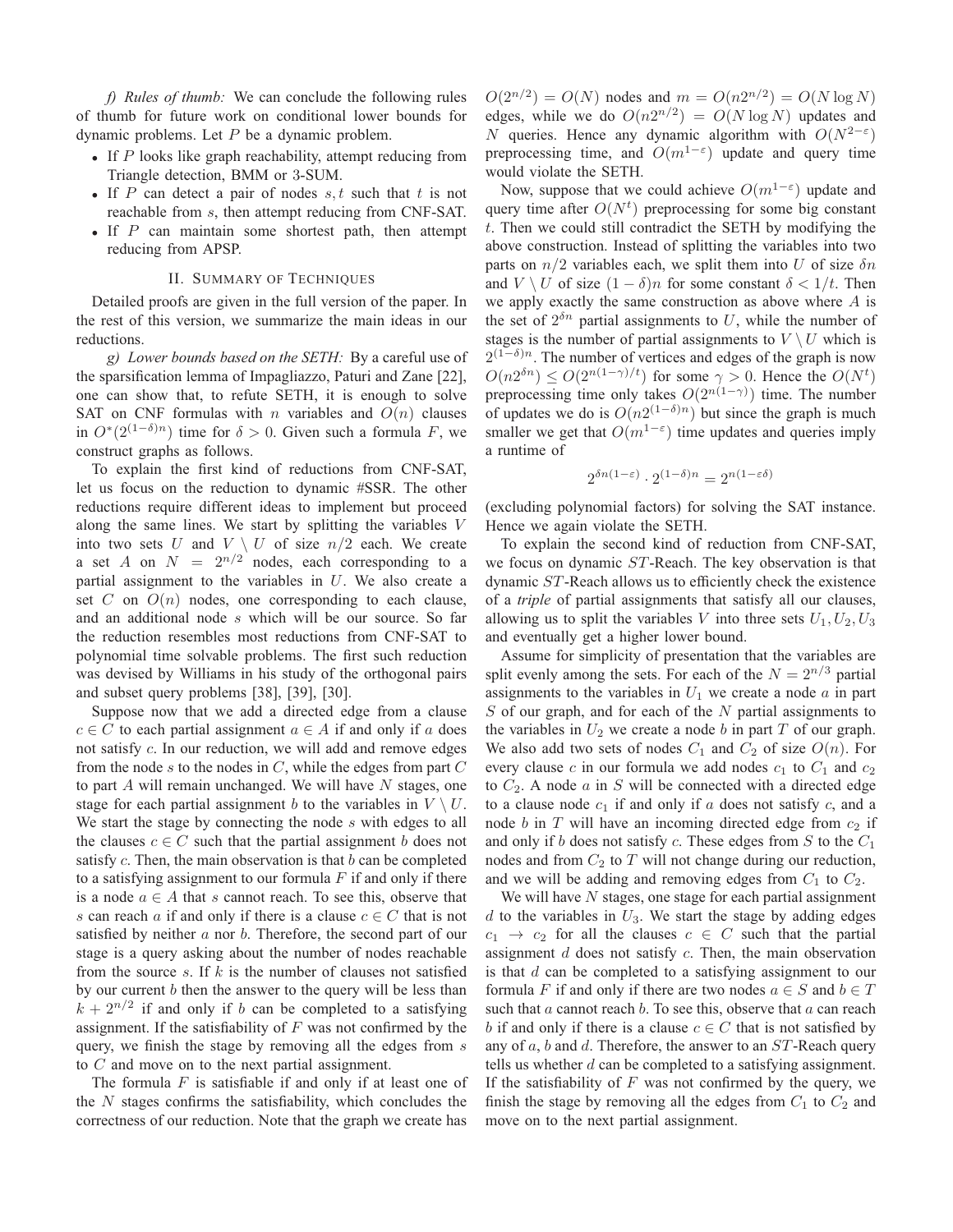| Problem                                                                                               |                                                                   |                                                     |  |  |  |  |  |  |  |
|-------------------------------------------------------------------------------------------------------|-------------------------------------------------------------------|-----------------------------------------------------|--|--|--|--|--|--|--|
| Maintain                                                                                              | Update                                                            | Query                                               |  |  |  |  |  |  |  |
|                                                                                                       | $(s, t)$ -Subgraph Connectivity (st-SubConn)                      |                                                     |  |  |  |  |  |  |  |
| A fixed undirected graph, a subset $S$                                                                | Insert/remove a node into/from $S$                                | Are s and t connected in the                        |  |  |  |  |  |  |  |
| of its vertices and fixed vertices $s, t$                                                             |                                                                   | subgraph induced by the nodes in $S$ ?              |  |  |  |  |  |  |  |
| <b>Bipartite Perfect Matching (BPMatch)</b>                                                           |                                                                   |                                                     |  |  |  |  |  |  |  |
| An undirected bipartite graph                                                                         | Edge insertions/deletions                                         | Does the graph have a                               |  |  |  |  |  |  |  |
|                                                                                                       |                                                                   | perfect matching?                                   |  |  |  |  |  |  |  |
| Bipartite Maximum Weight Matching (BWMatch)                                                           |                                                                   |                                                     |  |  |  |  |  |  |  |
| An undirected bipartite graph                                                                         | Edge insertions/deletions                                         | What is the weight of the                           |  |  |  |  |  |  |  |
|                                                                                                       | with integer edge weights<br>maximum weight matching?             |                                                     |  |  |  |  |  |  |  |
|                                                                                                       | Bipartite matching without length $k$ augmenting paths $(k$ -BPM) |                                                     |  |  |  |  |  |  |  |
| An undirected bipartite graph                                                                         | Edge insertions/deletions                                         | What is the size of a matching                      |  |  |  |  |  |  |  |
|                                                                                                       |                                                                   | that does not admit                                 |  |  |  |  |  |  |  |
|                                                                                                       |                                                                   | length $k$ augmenting paths?                        |  |  |  |  |  |  |  |
|                                                                                                       | <b>Single Source Reachability (SS-Reach)</b>                      |                                                     |  |  |  |  |  |  |  |
| A directed graph and a<br>fixed vertex s                                                              | Edge insertions/deletions                                         | Given a vertex $t$ ,<br>is $t$ reachable from $s$ ? |  |  |  |  |  |  |  |
|                                                                                                       |                                                                   |                                                     |  |  |  |  |  |  |  |
|                                                                                                       | $(s, t)$ -Reachability (st-Reach)                                 | Is $t$ reachable from $s$ ?                         |  |  |  |  |  |  |  |
| A directed graph and<br>fixed vertices $s, t$                                                         | Edge insertions/deletions                                         |                                                     |  |  |  |  |  |  |  |
|                                                                                                       | $(s, t)$ -shortest path $(st$ -SP)                                |                                                     |  |  |  |  |  |  |  |
| An undirected weighted graph and                                                                      | Edge insertions/deletions                                         | What is the distance                                |  |  |  |  |  |  |  |
| fixed vertices $s, t$                                                                                 |                                                                   | between $s$ and $t$ ?                               |  |  |  |  |  |  |  |
|                                                                                                       | Strong Connectivity (SC)                                          |                                                     |  |  |  |  |  |  |  |
| A directed graph                                                                                      | Edge insertions/deletions                                         | Is the graph strongly connected?                    |  |  |  |  |  |  |  |
|                                                                                                       | 2 Strong Components (SC2)                                         |                                                     |  |  |  |  |  |  |  |
| A directed graph                                                                                      | Edge insertions/deletions                                         | Are there more than 2                               |  |  |  |  |  |  |  |
|                                                                                                       |                                                                   | strongly connected components?                      |  |  |  |  |  |  |  |
|                                                                                                       | 2 vs k Strong Components (AppxSC)                                 |                                                     |  |  |  |  |  |  |  |
| A directed graph                                                                                      | Edge insertions/deletions                                         | Is the number of SCCs                               |  |  |  |  |  |  |  |
|                                                                                                       |                                                                   | 2 or more than $k$ ?                                |  |  |  |  |  |  |  |
|                                                                                                       | Maximum SCC size (MaxSCC)                                         |                                                     |  |  |  |  |  |  |  |
| A directed graph                                                                                      | Edge insertions/deletions                                         | What is the size of                                 |  |  |  |  |  |  |  |
|                                                                                                       |                                                                   | the largest SCC?                                    |  |  |  |  |  |  |  |
|                                                                                                       | Single Source Reachability Count (# SSR)                          |                                                     |  |  |  |  |  |  |  |
| A directed graph with                                                                                 | Edge insertions/deletions                                         | Given $\ell$ , is the number of                     |  |  |  |  |  |  |  |
| a fixed source s                                                                                      |                                                                   | nodes reachable from $s < l$ ?                      |  |  |  |  |  |  |  |
|                                                                                                       | Connected Subgraph (ConnSub)                                      |                                                     |  |  |  |  |  |  |  |
| A fixed undirected graph                                                                              | Insert/remove a node                                              | Is the subgraph induced                             |  |  |  |  |  |  |  |
| and a vertex subset S                                                                                 | into/from $S$                                                     | by $S$ connected?                                   |  |  |  |  |  |  |  |
| $(S, T)$ -Reachability $(ST$ -Reach)                                                                  |                                                                   |                                                     |  |  |  |  |  |  |  |
| A directed graph and                                                                                  | Edge insertions/deletions                                         | Are there some $s \in S$ , $t \in T$                |  |  |  |  |  |  |  |
| fixed node subsets $S$ and $T$                                                                        |                                                                   | s.t. t is unreachable from s?                       |  |  |  |  |  |  |  |
| $\sqrt{(4/3-\varepsilon)}$ -Approximate Diameter $\sqrt{(4/3-Diam)}$                                  |                                                                   |                                                     |  |  |  |  |  |  |  |
| An undirected graph                                                                                   | Edge insertions/deletions                                         | Is the diameter                                     |  |  |  |  |  |  |  |
|                                                                                                       |                                                                   | 3 or 4?                                             |  |  |  |  |  |  |  |
| Chan's Subset Union Problem (SubUnion)                                                                |                                                                   |                                                     |  |  |  |  |  |  |  |
| A subset $S$ of a fixed collection                                                                    | Insert/remove a set                                               | Is $\cup_{X_i \in S} X_i = U?$                      |  |  |  |  |  |  |  |
| $X = \{X_1, \ldots, X_n\}$ of subsets over a                                                          | $X_i$ into/from $S$                                               |                                                     |  |  |  |  |  |  |  |
| universe U, with $\sum_i  X_i  = m$                                                                   |                                                                   |                                                     |  |  |  |  |  |  |  |
|                                                                                                       | Pagh's Problem (PP)                                               |                                                     |  |  |  |  |  |  |  |
| A collection $X$ of                                                                                   | Given $i, j$ , insert                                             | Given index $i$                                     |  |  |  |  |  |  |  |
| subsets $X_1, \ldots, X_k \subseteq [n]$<br>$X_i \cap X_j$ into X<br>and $u \in U$ , is $u \in X_i$ ? |                                                                   |                                                     |  |  |  |  |  |  |  |
| Pagh's Problem with Emptiness Queries (Ø-PP)                                                          |                                                                   |                                                     |  |  |  |  |  |  |  |
| A collection $X$ of                                                                                   | Given $i, j$ , insert                                             | Given index $i$ ,                                   |  |  |  |  |  |  |  |
| subsets $X_1, \ldots, X_k \subseteq [n]$                                                              | $X_i \cap X_j$ into X<br>TABLE I                                  | is $X_i = \emptyset$ ?                              |  |  |  |  |  |  |  |
|                                                                                                       |                                                                   |                                                     |  |  |  |  |  |  |  |

THE PROBLEMS WE CONSIDER.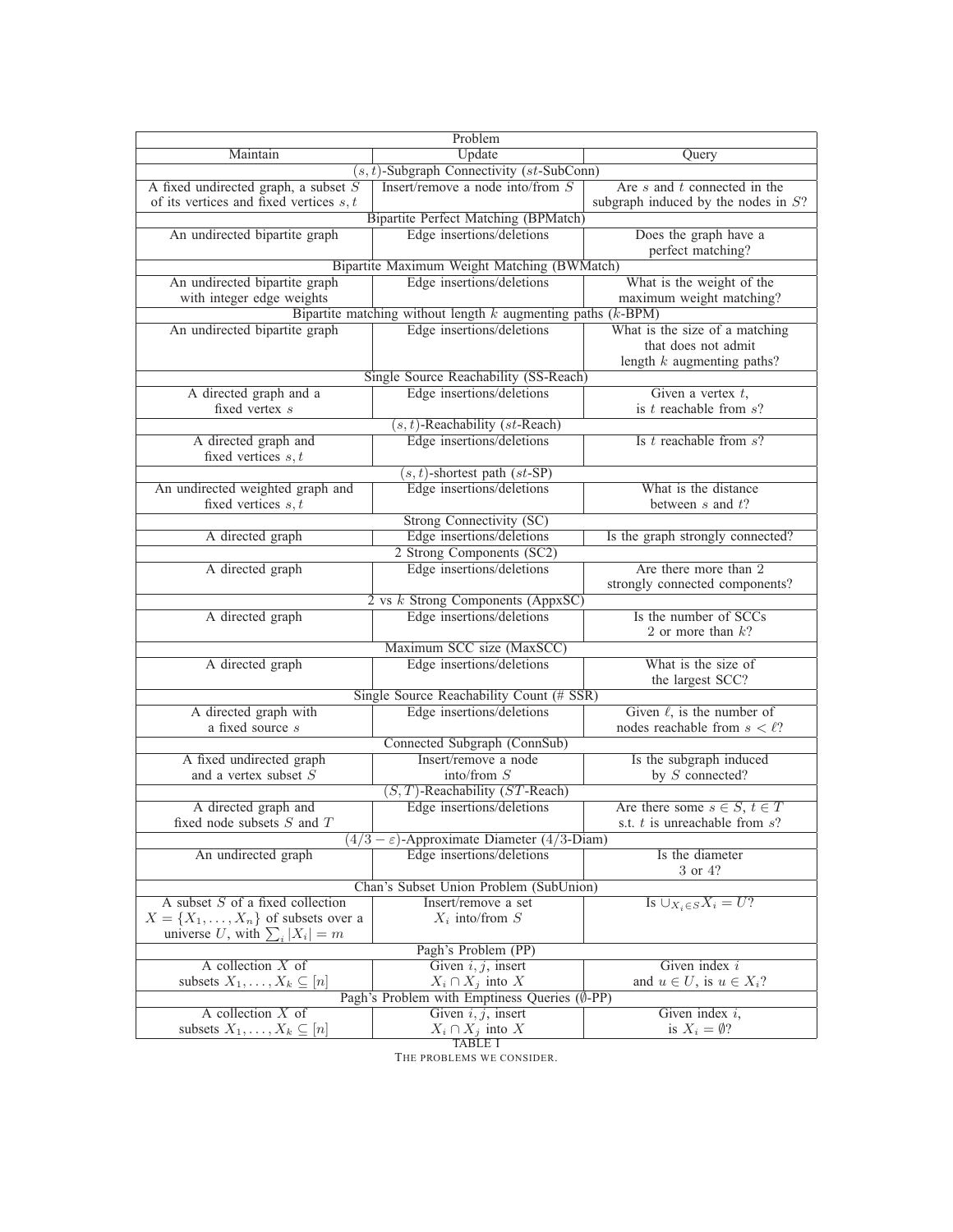|                            | <b>Best Upper Bounds</b> |                        | Our Lower Bounds         |                          |                                         |                     |                         |  |  |
|----------------------------|--------------------------|------------------------|--------------------------|--------------------------|-----------------------------------------|---------------------|-------------------------|--|--|
| #SSR, SC2, AppxSC          |                          |                        |                          |                          |                                         |                     |                         |  |  |
|                            | Trivial                  | Full Version           | <b>SETH</b>              | Comb.- $\Delta$          | Strong- $\Delta$                        | $\delta$ - $\Delta$ | 3SUM                    |  |  |
| Update                     | m                        | $n^{1.575}$            | $n(*)$                   | $\boldsymbol{m}$         | $\overline{m^{0.81}}$                   | $m^{2\delta}$       | $m^{\alpha}$            |  |  |
| Query                      | $\mathbf{1}$             | 1                      | $n(*)$                   | $\boldsymbol{m}$         | $m^{0.81}$                              | $m^{2\delta}$       | $m^{2/3-\alpha}$        |  |  |
| ConnSub, SubUnion          |                          |                        |                          |                          |                                         |                     |                         |  |  |
|                            | Trivial                  | Full Version           | <b>SETH</b>              | Comb.- $\Delta$          | Strong- $\Delta$                        | $\delta$ - $\Delta$ | 3SUM                    |  |  |
| Update                     | $\boldsymbol{m}$         | $n^{1.575}$            | $n(*)$                   | $\overline{\phantom{a}}$ |                                         |                     |                         |  |  |
| Query                      | $\mathbf{1}$             | 1                      | $n(*)$                   |                          |                                         |                     |                         |  |  |
| ST-Reach, 4/3-Diam         |                          |                        |                          |                          |                                         |                     |                         |  |  |
|                            | Trivial                  | $[13]$ , $[12]$        | <b>SETH</b>              | Comb.- $\Delta$          | Strong- $\Delta$                        | $\delta$ - $\Delta$ | $35$ UM                 |  |  |
| Update                     | mn                       | $\overline{n}^2$       | $\overline{n^2\ (^*)}$   | $\boldsymbol{m}$         | $\overline{m^{0.81}}$                   | $m^{2\delta}$       | $\overline{m}^{\alpha}$ |  |  |
| Query                      | $\mathbf{1}$             | 1                      | $n^2 (*)$                | m                        | $m^{0.81}\,$                            | $m^{2\delta}$       | $m^{2/3-\alpha}$        |  |  |
| st-Reach, BPMatch, 17-BPM  |                          |                        |                          |                          |                                         |                     |                         |  |  |
|                            | Trivial $(*)$            | [32], [33]             | <b>SETH</b>              | Comb.- $\Delta$          | Strong- $\Delta$                        | $\delta-\Delta$     | 3SUM                    |  |  |
| Update                     | $\boldsymbol{m}$         | $\overline{n^{1.495}}$ |                          | $\boldsymbol{m}$         | $\overline{m^{0.81}}$                   | $m^{2\delta}$       | $m^{\alpha}$            |  |  |
| Query                      | $\mathbf{1}$             | 1                      |                          | $\boldsymbol{m}$         | $m^{0.81}$                              | $m^{2\delta}$       | $m^{2/3-\alpha}$        |  |  |
| $\overline{SC}$            |                          |                        |                          |                          |                                         |                     |                         |  |  |
|                            | Trivial                  | <b>Full Version</b>    | <b>SETH</b>              | Comb.- $\Delta$          | $\frac{\text{Strong-}\Delta}{m^{0.81}}$ | $\delta$ - $\Delta$ | 3SUM                    |  |  |
| Update                     | m                        | $n^{1.575}$            |                          | $\boldsymbol{m}$         |                                         | $m^{2\delta}$       | $\overline{m^{\alpha}}$ |  |  |
| Query                      | $\mathbf{1}$             | $\mathbf{1}$           |                          | $\boldsymbol{m}$         | $m^{0.81}$                              | $m^{2\delta}$       | $m^{2/3-\alpha}$        |  |  |
| $st$ -SubConn              |                          |                        |                          |                          |                                         |                     |                         |  |  |
|                            | $^{[8]}$                 |                        | <b>SETH</b>              | Comb.- $\Delta$          | Strong- $\Delta$                        | $\delta-\Delta$     | 3SUM                    |  |  |
| Update                     | $\overline{m^{2/3}}$     |                        |                          | $\bar{m}^{1/2}$          | $\frac{5}{m^{0.41}}$                    | $m^{\delta}$        | $m^{\alpha}$            |  |  |
| Query                      | $\mathbf{1}$             |                        |                          | $\boldsymbol{m}$         | $m^{0.81}$                              | $m^{2\delta}$       | $m^{2/3-\alpha}$        |  |  |
| Decremental or Incremental |                          |                        |                          |                          |                                         |                     |                         |  |  |
| BWMatch or st-SP           |                          |                        |                          |                          |                                         |                     |                         |  |  |
|                            | Trivial $(**)$           |                        | APSP (total update time) |                          |                                         |                     |                         |  |  |
| Update                     | $\,m$                    |                        | $\overline{n}^2$         |                          |                                         |                     |                         |  |  |
| Query                      | $\mathbf{1}$             |                        | $n^2$                    |                          |                                         |                     |                         |  |  |
| TABLE II                   |                          |                        |                          |                          |                                         |                     |                         |  |  |

THE TABLE INCLUDES THE CURRENT BEST UPPER BOUNDS FOR THE LISTED PROBLEMS, TOGETHER WITH BOUNDS FOR WHICH A LISTED CONJECTURE WOULD BE FALSIFIED. AN  $n^c$  upper bound in the table indicates the existence of an  $\tilde{O}(n^c)$  algorithm, while an  $n^c$  lower bound INDICATES THAT AN  $O(n^{c-\epsilon})$  ALGORITHM, FOR ANY  $\varepsilon > 0$ , FALSIFIES THE LISTED CONJECTURE. THE UPPER BOUNDS MARKED BY FULL VERSION ARE SIMPLE CONSEQUENCES OF SANKOWSKI'S ALGORITHM FOR TRANSITIVE CLOSURE [32] AND ARE OBTAINED IN THE FULL VERSION OF THE PAPER. THE 3SUM BOUNDS HOLD FOR ANY  $\alpha$  in [1/6, 1/3]. (\*) The LOWER BOUND HOLDS EVEN WHEN  $m = \tilde{O}(n)$ . (\*\*) FOR DYNAMIC MATCHING ONE CAN SUPPORT UPDATES IN  $O(m)$  TIME BY LOOKING FOR AUGMENTING PATHS. ALL LOWER BOUNDS CAN BE AMORTIZED AND EXPECTED IN THE FULLY DYNAMIC CASE, AND HOLD IN THE CASE OF PARTIALLY DYNAMIC ALGORITHMS AS WORST CASE LOWER BOUNDS, EXCEPT THE APSP BOUNDS WHICH ARE AMORTIZED IN ANY CASE.

As before, the formula  $F$  is satisfiable if and only if at least one of the  $N$  stages confirms the satisfiability, which concludes the correctness of our reduction. Note that the graph we create is smaller this time, with  $O(2^{n/3}) = O(N)$ nodes and  $m = O(n2^{n/3}) = O(N \log N)$  edges, and we do  $O(n2^{n/3}) = O(N \log N)$  updates and N queries, which is fewer than before. Hence any dynamic algorithm with  $O(N^{3-\epsilon})$  preprocessing time, and  $O(m^{2-\epsilon})$  update and query time would violate the SETH.

*h) Lower bounds from Triangle Detection and BMM:* Here we give an overview of our reductions from the  $\delta$ -Triangle conjecture from the introduction, and a related conjecture on the complexity of BMM. The BMM conjecture (formally defined in the full version) roughly states that any combinatorial algorithm for  $n \times n$  Boolean matrix multiplication requires  $n^{3-o(1)}$  time.

To obtain lower bounds based on the BMM conjecture, we first obtain lower bounds from the  $\delta$ -Triangle conjecture that hold for arbitrary  $\delta$  and an arbitrary number of edges  $m$ , and then apply them for  $m = n^2$  and a carefully chosen  $\delta$  to

obtain the lower bounds from BMM. For instance if the  $\delta$ -Triangle conjecture for any constant  $\delta$  implies that problem P cannot have a dynamic algorithm with  $m^{1+\delta}$  preprocessing time,  $m^{\delta}$  update time and  $m^{2\delta}$  query time, then we get that the BMM conjecture implies that  $P$  cannot have a dynamic algorithm with  $n^{2+2\delta}$  preprocessing time,  $n^{2\delta}$  update time and  $n^{4\delta}$  query time. Then picking  $\delta = (1 - \varepsilon)/2$ , we get a lower bound for all  $\varepsilon > 0$  of preprocessing time  $n^{3-\varepsilon}$ , update time  $n^{1-\epsilon}$  and query time  $n^{2-\epsilon}$ .

Our reductions from Triangle Detection typically begin with the following construction. Given a graph  $G = (V, E)$  on m edges and *n* vertices, we create 4 copies of V,  $A, B, C, D$ , and for each edge  $(u, v) \in E$  we add the directed edges  $(u_A, v_B), (u_B, v_C), (u_C, v_D)$  where  $u_X$  is the copy of u in  $X \in \{A, B, C, D\}$ . Now G contains a triangle if and only if for some u, there is a path from  $u_A$  to  $u_D$ . Since the new graph has  $O(m)$  edges and  $O(n)$  vertices, it suffices to simulate the *n* reachability queries  $(u_A, u_D)$  with dynamic algorithms for the problem at hand.

For st-Reach for instance, we add two additional nodes s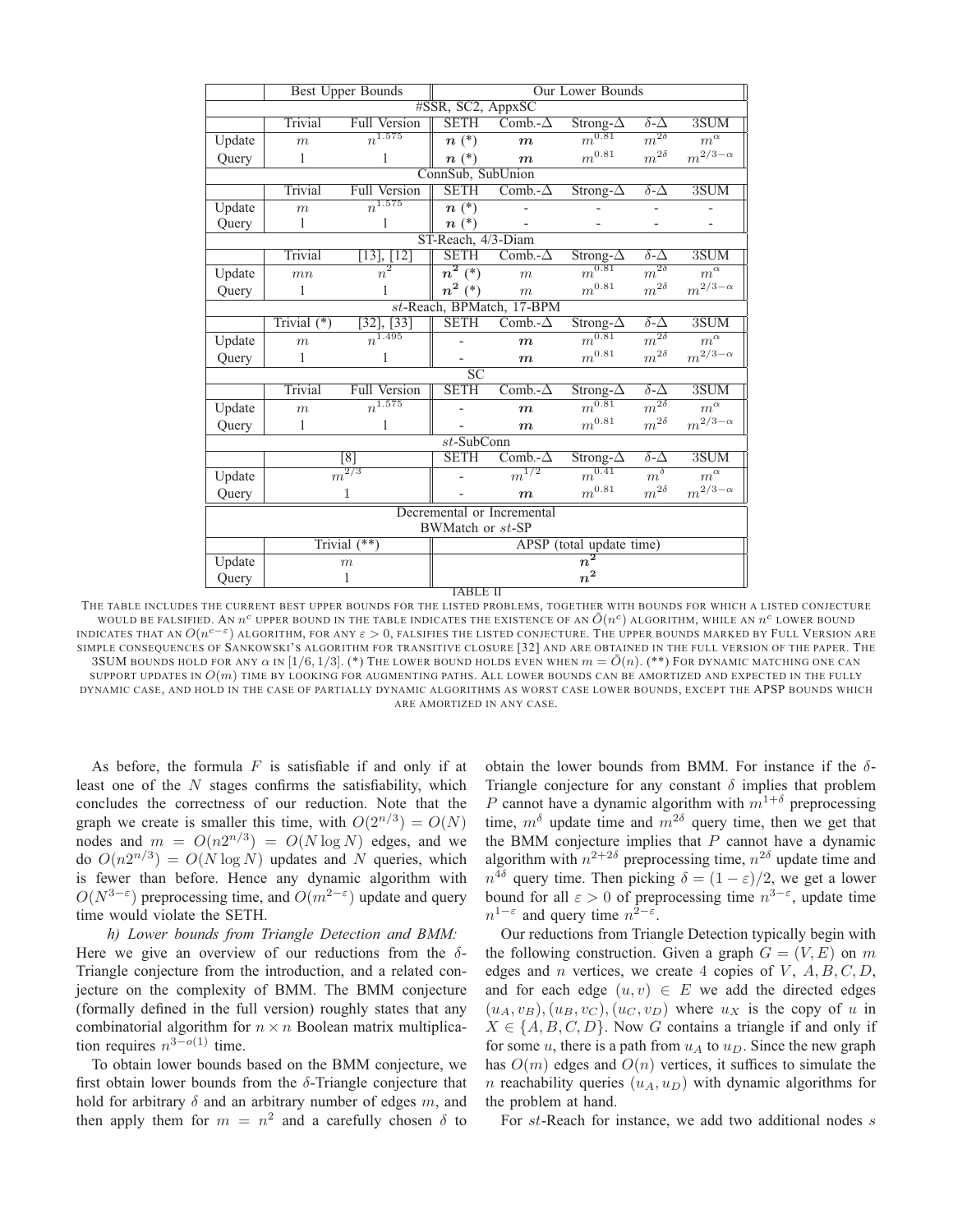and t to the above graph and we proceed in stages, one for each node  $u \in V$ . In each stage, we add edges  $(s, u<sub>A</sub>)$  and  $(u_D, t)$ , and ask whether t is reachable from s. This will be the case iff  $u$  appears in a triangle in  $G$ . If the answer to the query is no, we remove the edges incident to  $s$  and  $t$ and move on to the next stage. The number of queries and updates is  $O(n)$  overall, and hence any dynamic algorithm with  $O(m^{1+\delta})$  preprocessing time, and  $O(m^{2\delta})$  update and query time would imply an  $O(m^{1+\delta} + nm^{2\delta})$  time triangle algorithm. We then apply a high-degree low-degree argument as in [2] to show that this also implies an  $O(m^{1+\delta})$  time triangle algorithm.

To obtain the lower bounds for Strong Connectivity and Bipartite Perfect Matching, we prove general reductions from st-Reach to SC and BPMatch that show that if the latter two problems can be solved with preprocessing time  $p(m, n)$ , update time  $u(m, n)$  and query time  $q(m, n)$ , then st-Reach can be solved with preprocessing time  $p(O(m), O(n))$ , update time  $u(O(m), O(n))$  and query time  $q(O(m), O(n))$ . We show a separate reduction from Triangle Detection to st-SubConn (similar to the one to  $st$ -Reach) that performs  $m$ updates and *n* queries, giving an  $m^{\delta-o(1)}$  lower bound on the update time and  $m^{2\delta-o(1)}$  on the query time.

Our lower bound for PP is more involved than the rest of the lower bounds based on the  $\delta$ -Triangle conjecture. We will explain the main ideas. Given an  $n$ -node,  $m$ -edge graph, first let us look for triangles containing a node of high degree  $\geq \Delta$ . We begin by creating for every node j of high degree a set  $X_i$ containing node i iff j is not a neighbor of i. The number of such sets is  $O(m/\Delta)$  and constructing them takes  $O(mn/\Delta)$ time. Now, for each node a, using  $d(a)$  updates, we create the intersection  $Y_a$  of all sets  $X_j$  for the neighbors j of a. Then, for every edge  $(a, b)$ , we query whether  $b \in Y_a$ . Notice that  $b \in Y_a$  if and only if b is not a neighbor of any of the neighbors  $j$  of  $a$ . Thus, if any one of the  $m$  queries returns "no", we have detected a triangle.

Suppose now that no triangle with a node of high degree is found. Then, all nodes of any triangle have degree  $< \Delta$ . We can attempt to do exactly the same reduction as above. The only problem is that the number of sets  $X_i$  that we would have to create could be  $n$ , and thus just creating the sets would take  $O(n^2)$  time. This is sufficient for a reduction from triangle in dense graphs, however it is too costly for a reduction from sparse graphs. Fortunately, we can avoid the high cost. Before we create the sets  $X_i$ , we pick a universal hash function h and hash all nodes with it into a universe of size  $O(\Delta^2)$ . We are guaranteed that with constant probability, if we take two nodes a and b of low degree, then  $N(a) \cup N(b)$  won't contain any two nodes hashing to the same element. Thus, we can simulate the search for a triangle with an edge  $(a, b)$  where both a and b have low degree, just as before, except that we create a set for each *hash value* v,  $X_v = \{j \mid \forall c \in N(j), h(c) \neq v\}.$ The creation time is now  $O(n\Delta^2)$ , and everything else works out with constant probability. We can obtain correctness with high probability by using  $O(\log n)$  hash functions. Picking  $\Delta = m^{1/3}$ , we obtain an extra term  $m^{2/3}n$  in our reduction

which is negligible if we are trying to contradict the  $\delta$ -Triangle conjecture for  $\delta > 1/3$ .

*i) Lower bounds on partially dynamic algorithms:* Notice that our reductions almost always look like this (with the exception of PP and  $\emptyset$ -PP). They proceed in stages, and each stage  $i$  has the following form:  $I_i$  insertions are performed, then some number of queries  $Q_i$  are asked. Finally the  $I_i$ insertions are undone.

We can simulate this type of a reduction with an incremental algorithm as follows. During each stage, we perform the  $I_i$ insertions and  $Q_i$  queries, and while we do them, we record the sequence of all changes to the data structure that the insertions (and queries) cause. This makes our reduction no longer black box (it was black box for fully dynamic algorithms). It also increases the space usage to be on the order of the time that it takes to perform the  $I_i$  insertions. However, once we have recorded all the changes, we can undo them in reverse order in roughly the same time as they originally took, and bring the data structure to the same state that it was before the beginning of the stage. We obtain lower bounds on the preprocessing, update and query time of incremental algorithms. However, since we undo changes, the lower bounds only hold for worst case runtimes.

Simulating the above algorithms with decremental algorithms is more challenging since it would seem that we need to simulate  $I_i$  insertions with roughly  $I_i$  deletions, and this is not always possible. We develop some techniques that work for many of our reductions. For instance, we are able to simulate the following with only  $O(n)$  deletions (and undeletions) over all *n* stages: in each stage  $i$  a node  $s$  has an edge to only the ith node from a set of size  $n$ . This is useful for our proof that efficient worst-case decremental st-Reach implies faster triangle algorithms.

*j) Lower bounds based on APSP:* To show our lower bounds from APSP to incremental/decremental st-SP and BWM, we first reduce st-SP to BWM, thus showing that we only have to concentrate on st-SP. Then, we carefully combine the ideas behind Roditty and Zwick's [31] original reduction with Vassilevska Williams and Williams' [41] proof that negative triangle detection is equivalent to APSP. In particular, we show that the number of shortest paths queries can be reduced to n (from  $n^2$ ) since we only need to simulate determining whether there is a path on 3 edges from each vertex back to itself.

*k)* Lower bounds from 3*SUM*: Pătrașcu [28] showed that 3-SUM on  $n$  numbers can be reduced to the problem of listing  $O(n^2/R)$  triangles in a certain tripartite graph on partitions  $A, B, C$  where  $|A| = |B| = \sqrt{n}R$ ,  $|C| = n$ ,  $|E(A, B)| = O(nR)$  and  $|E(A, C)| + |E(B, C)| = O(n^{1.5}),$ for any  $R = n^{\frac{1}{2} + \delta}$  and  $0 < \delta < \frac{1}{2}$ , in truly subquadratic time. Then, he reduced this triangle listing problem to "the time. Then, he reduced this triangle listing problem to "the multiphase problem", which in turn can be reduced to several dynamic problems. We examine Pătrașcu's reduction in more detail and show that by directly reducing the triangle listing problem to dynamic problems like st-SubConn we can overcome some inefficiencies incurred by "the multiphase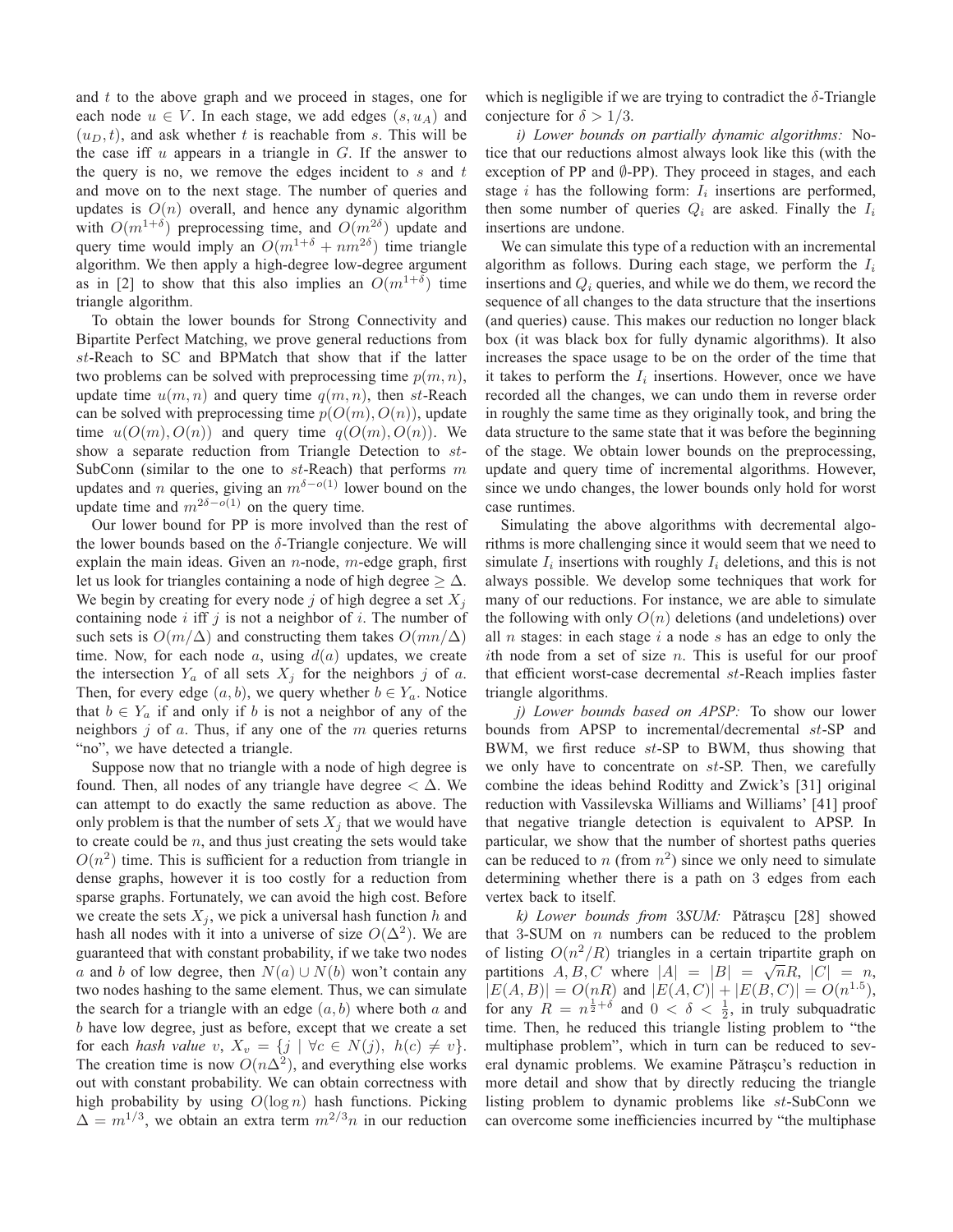problem" and get improved lower bounds.

A first approach is to use the known reductions from triangle listing to triangle finding [41], [24] to directly apply our hardness results based on triangle finding. However, using the currently best reductions, even a linear time algorithm for triangle finding would not be able to get us a faster than  $m^{4/3}$ time algorithm for listing  $m$  triangles which is what we need in order to get subquadratic 3SUM.

Instead, we reason about Pătrașcu's construction directly. First, we observe that to falsify the 3SUM conjecture, it is enough to list in subquadratic time all pairs of nodes  $(a, b) \in$  $A \times B$  that participate in a triangle. To do this, note that in Pătrascu's construction, every node of A has at most  $O(n/R)$ neighbors in C. Thus, once the  $\leq O(n^2/R)$  pairs of nodes that appear in triangles are known, one can go through each one pair  $(a, b)$ , and check each of the at most  $O(n/R)$  neighbors  $c \in C$  of a, to find all triangles going through  $(a, b)$ . Thus 3SUM would be in  $O(n^2/R \cdot n/R) = O(n^3/R^2)$  time which is truly subquadratic when  $R = n^{\frac{1}{2} + \delta}$  for  $\delta > 0$ .<br>Thus to obtain lower bounds for our dynamic

Thus, to obtain lower bounds for our dynamic problems, we show how to list the pairs of nodes in  $A \times B$  that appear in triangles using a small number of queries and updates. We first reduce  $st$ -Reach to  $st$ -SubConn, thus also showing that st-SubConn is at least as hard as SC and BPMatch. Then we focus on st-SubConn. Given Pătrașcu's graph for some choice of R, we create an instance  $H$  of  $st$ -SubConn.  $H$  is a copy of  $G$  in which all the edges between parts  $A, B$  are removed. Thus H has only  $O(n^{1.5})$  edges for any choice of R. We also add a node s that is connected to all the nodes in A and a node t that is connected to all the nodes in  $B$ . Initially,  $s, t$ and all nodes in  $C$  are activated, while the nodes in  $A, B$  are deactivated.

We preprocess this graph in  $p(n^{1.5})$  time which is subquadratic if  $p(m) = O(m^{\frac{4}{3}-\epsilon})$ . Then, we have a stage for each of the  $O(nR)$  edges in  $A \times B$  in G. In the stage for  $(a, b)$ , we activate the nodes a, b in H and query if s, t are connected.  $s$  and  $t$  are connected iff there is a node in  $C$  that is a neighbor of both  $a, b$ , i.e.  $(a, b)$  participates in a triangle. Then we deactivate  $a$  and  $b$  and move on to the next edge. This way, we can list all the pairs that are in triangles with  $O(nR)$  updates and queries to st-SubConn, which would be in subquadratic time if  $R = n^{1+\epsilon/2}$  and the update and query times are  $u(m)$ ,  $q(m) = O(m^{\frac{1}{3} - \varepsilon})$ .<br>This type of approach is insufficially

This type of approach is insufficient to prove a tradeoff between the query and update time, however. To obtain such a tradeoff, we need to be able to reduce the search for triangle edges to st-SubConn where the number of queries is very different from the number of updates. To achieve this, on the same underlying graph as before, we use st-SubConn to binary search for the nodes in  $B$  that participate in a triangle with a given node  $a$  (instead of simply trying each neighbor of  $a$  as we did above). This allows us to reduce the number of queries in the reduction to  $\tilde{O}(n^2/R)$ , while keeping the number of updates  $O(nR)$ . This lets us pick a larger R and trade-off the lower bounds for the query and the update times.

In the binary search for a fixed  $a \in A$ , we use the queries to

check whether there is a node  $b$  in a certain contiguous subset of  $B$  (interval) that participates in a triangle with  $a$ . This can be done by activating all neighbors of  $\alpha$  in the interval at once, and asking the  $s, t$  connectivity query. We start the search with an interval that contains all of B. If we discover that an interval  $I$  contains a node  $b$  that participates in a triangle with a, we proceed to search within both subintervals of I of half the size. (Thus, we only search in an interval if its parent interval returned "yes".) Since no  $b$  that appears in a triangle with a appears in more than  $O(\log n)$  B-intervals, the number of queries to st-SubConn is only bigger than the number of triangles by a logarithmic factor, and is thus  $\tilde{O}(n^2/R)$ . The number of updates is no more than  $O(d_B(a) \log n)$  for each a where  $d_B(a)$  is the number of neighbors of a in B. Hence the total number of updates is  $O(nR)$ .

### ACKNOWLEDGMENTS

We would like to thank Liam Roditty, Ryan Williams, and Uri Zwick for valuable discussions. In particular, we are grateful to Ryan Williams for suggesting the title of this manuscript, and to Liam Roditty for suggesting to us to consider the subgraph connectivity problem. This research was supported by a Stanford School of Engineering Hoover Fellowship, NSF Grant CCF-1417238 and BSF Grant BSF:2012338.

#### **REFERENCES**

- [1] A. Abboud and V. V. Williams. Popular conjectures imply strong lower bounds for dynamic problems. *CoRR*, abs/1402.0054, 2014.
- [2] N. Alon, R. Yuster, and U. Zwick. Finding and counting given length cycles. *Algorithmica*, 17:209–223, 1997.
- [3] N. Bansal and R. Williams. Regularity lemmas and combinatorial algorithms. In *Proc. FOCS*, pages 745–754, 2009.
- [4] S. Baswana, M. Gupta, and S. Sen. Fully dynamic maximal matching in O(logn) update time. In *FOCS*, pages 383–392, 2011.
- [5] A. Bernstein. Fully dynamic (2 + epsilon) approximate all-pairs shortest paths with fast query and close to linear update time. In *FOCS*, pages 693–702, 2009.
- [6] A. Bernstein and L. Roditty. Improved dynamic algorithms for maintaining approximate shortest paths under deletions. In *SODA*, pages 1355–1365, 2011.
- [7] T. M. Chan. Dynamic subgraph connectivity with geometric applications. *SIAM J. Comput.*, 36(3):681–694, 2006.
- [8] T. M. Chan, M. Pătrascu, and L. Roditty. Dynamic connectivity: Connecting to networks and geometry. In *FOCS*, pages 95–104, 2008.
- [9] H. Cohen and E. Porat. Fast set intersection and two-patterns matching. *Theor. Comput. Sci.*, 411(40-42):3795–3800, 2010.
- [10] D. Coppersmith and S. Winograd. Matrix multiplication via arithmetic progressions. *J. Symbolic Computation*, 9(3):251–280, 1990.
- [11] A. Davie and A. J. Stothers. Improved bound for complexity of matrix multiplication. *Proceedings of the Royal Society of Edinburgh, Section: A Mathematics*, 143:351–369, 4 2013.
- [12] C. Demetrescu and G. F. Italiano. Fully dynamic transitive closure: Breaking through the  $o(n^2)$  barrier. In *Proc. FOCS*, volume 41, pages 381–389, 2000.
- [13] C. Demetrescu and G. F. Italiano. A new approach to dynamic all pairs shortest paths. *Journal of the ACM (JACM)*, 51(6):968–992, 2004.
- [14] G. N. Frederickson. Data structures for on-line updating of minimum spanning trees, with applications. *SIAM J. Comput.*, 14(4):781–798, 1985.
- [15] F. L. Gall. Powers of tensors and fast matrix multiplication. *CoRR*, abs/1401.7714, 2014.
- [16] M. Gupta and R. Peng. Fully dynamic  $(1 + \varepsilon)$ -approximate matchings. In *FOCS*, 2013.
- [17] M. Henzinger, S. Krinninger, and D. Nanongkai. Dynamic approximate all-pairs shortest paths: Breaking the O(mn) barrier and derandomization. In *Proc. FOCS*, 2013.